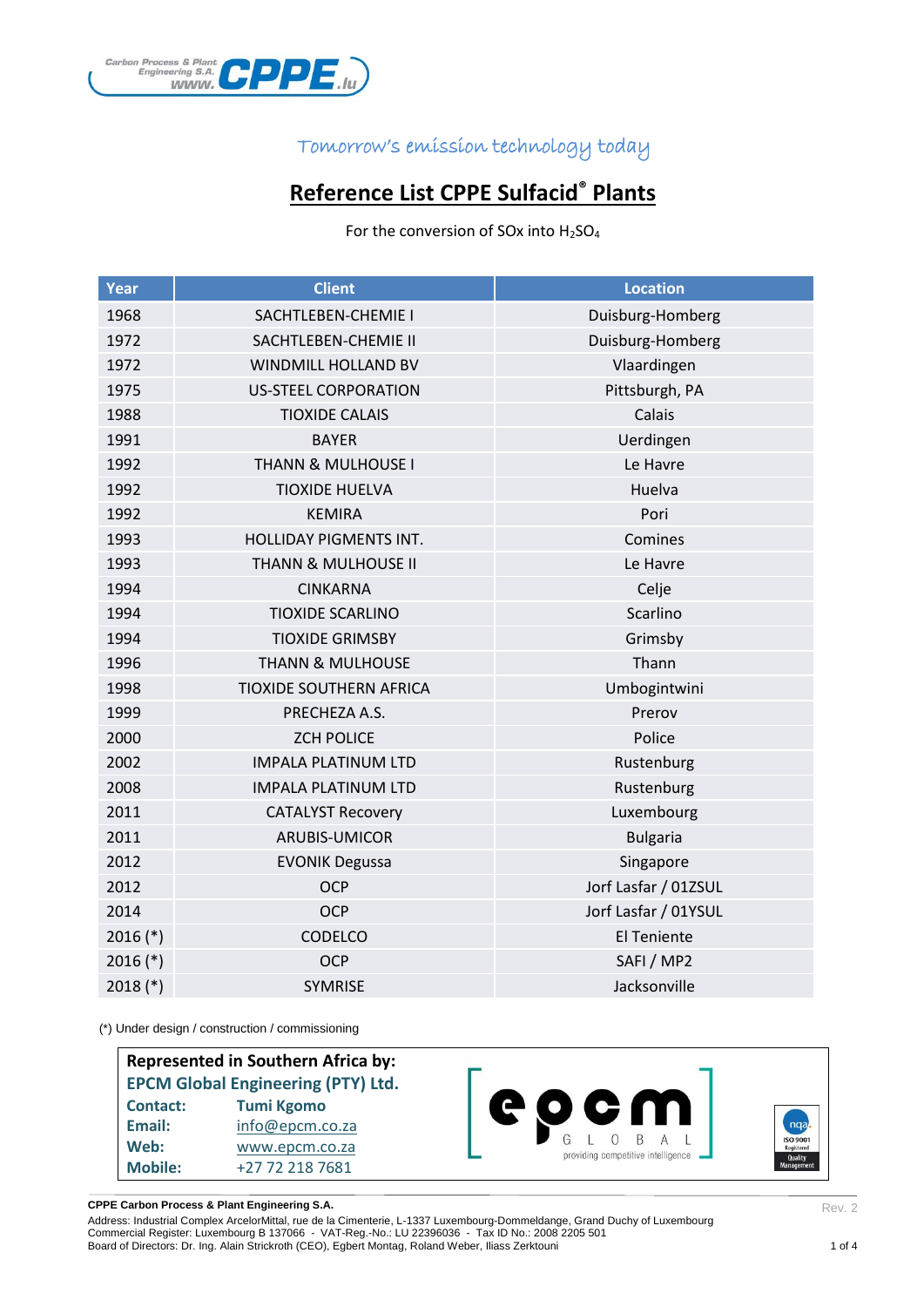

## **Reference List CPPE Kombisorbon® Plants**

For the conversion of NOx and removal of Mercury, Cadmium and Dioxins

| Year       | <b>Client</b>                      | <b>Location</b>    |
|------------|------------------------------------|--------------------|
| 1993       | <b>DRSH ZUIVERINGSSLIB NV-1</b>    | Dordrecht          |
| 1997       | YORKSHIRE WATER Ltd.               | Leeds              |
| 1997       | <b>EVONIK AG</b>                   | Marl               |
| 1998       | <b>DRSH ZUIVERINGSSLIB NV-2</b>    | Dordrecht          |
| 1998       | <b>VEOLIA WATER - Line 1</b>       | <b>Belfast</b>     |
| 1998       | DOW DEUTSCHLAND Inc.               | Stade              |
| 1999       | DOW BUNA SOW LEUNA 1               | Schkopau           |
| 2000       | <b>HYDRO POLYMERS</b>              | Stenungsund        |
| 2000       | <b>DOW CHEMICAL</b>                | Freeport           |
| 2000       | <b>DOW BUNA SOW LEUNA 2</b>        | Schkopau           |
| 2001       | <b>ERAMET</b>                      | Prosgrunn          |
| 2001       | <b>ERAMET</b>                      | Sauda              |
| 2002       | <b>BASF</b>                        | Schwarzheide       |
| 2004       | <b>ONDEO DEGREMONT</b>             | Ypsilanti          |
| 2007       | <b>SHELL</b>                       | Wesseling          |
| 2007       | <b>VEOLIA WATER - Line 2</b>       | <b>Belfast</b>     |
| 2010       | <b>G.E. BOOTH WWTP</b>             | Mississauga        |
| 2013       | <b>DUFFIN CREEK Line 1&amp;2</b>   | Pickering          |
| 2015       | MATTABASSETT DISTRICT              | Cromwell           |
| $2016$ (*) | <b>EAST SIDE WWT"P</b>             | <b>High Point</b>  |
| $2016$ (*) | <b>BAYSHORE REG.SEWERAGE A.</b>    | <b>Union Beach</b> |
| 2016       | LYNN WATER AND SEWER C.            | Lynn               |
| $2018$ (*) | <b>GREEN BAY METRO S. District</b> | Green Bay          |

(\*) Under design / construction / commissioning

**Represented in Southern Africa by: EPCM Global Engineering (PTY) Ltd. Contact: Tumi Kgomo Email:** [info@epcm.co.za](mailto:info@epcm.co.za) **Web:** [www.epcm.co.za](http://www.epcm.co.za/) **Mobile:** +27 72 218 7681



**CPPE Carbon Process & Plant Engineering S.A.**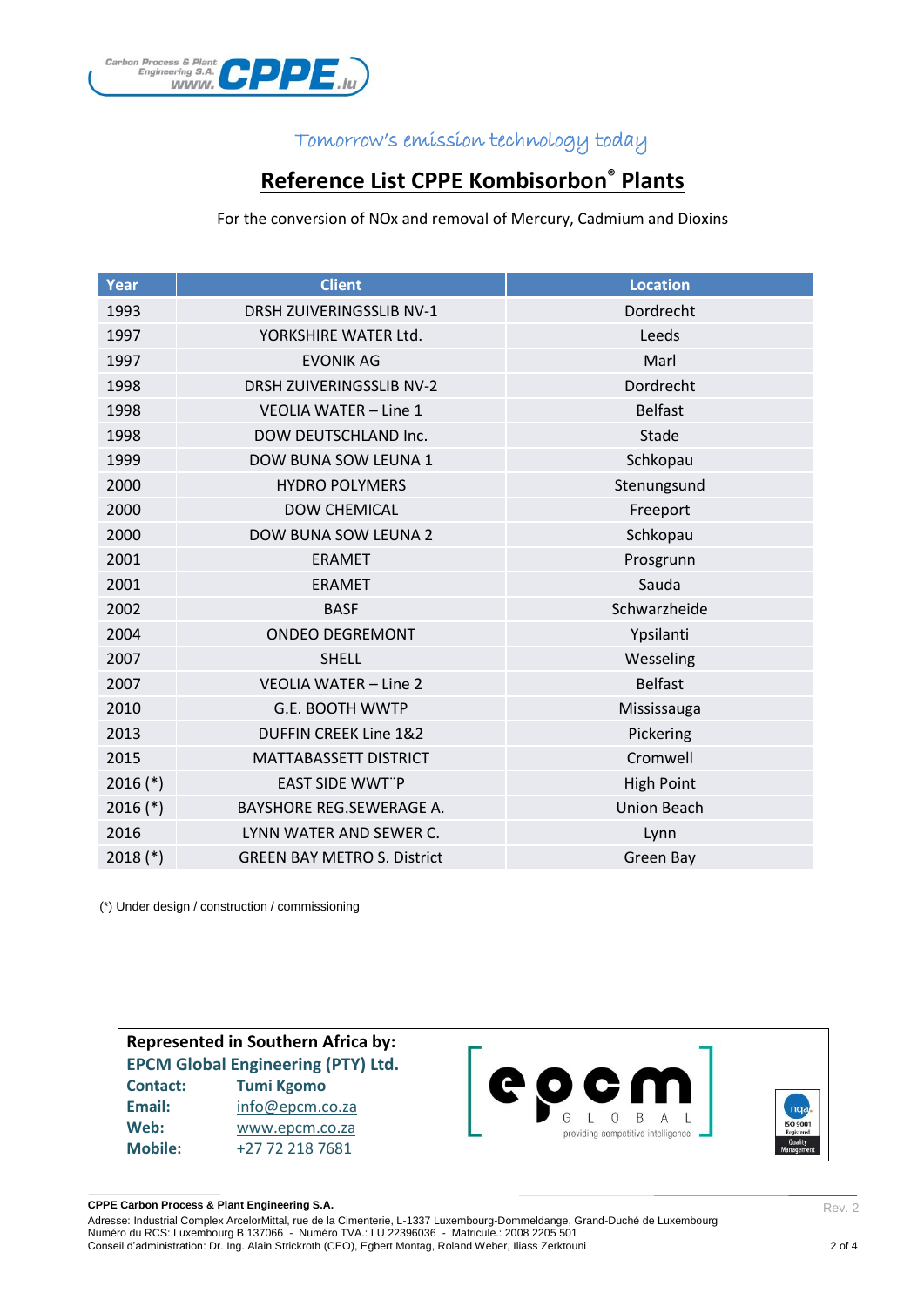

## **Reference List CPPE Sulfosorbon® Plants**

For the conversion of  $H_2S$  into  $H_2SO_4$ 

| Year      | <b>Client</b>            | <b>Location</b> |
|-----------|--------------------------|-----------------|
| 1979      | <b>SPOLANA</b>           | Neratovice      |
| 1992      | <b>KEMIRA</b>            | Pori            |
| 1994      | <b>CINKARNA</b>          | Celje           |
| 2000      | <b>MAUL BELSER</b>       | Germany         |
| 2000      | <b>BAUER DRUCK</b>       | France          |
| 2002      | DD+V DRESDEN             | Germany         |
| 2002      | <b>DIDIER QUEBECOR</b>   | France          |
| 2003      | <b>SACHS AUTOMOTIVE</b>  | <b>Brazil</b>   |
| 2004      | <b>TANN PAPIER</b>       | Austria         |
| 2004      | <b>POLESTAR</b>          | England         |
| 2004      | <b>BAUER DRUCK</b>       | Poland          |
| 2005      | <b>BURDA DRUCK</b>       | Germany         |
| 2011      | <b>CATALYST Recovery</b> | Luxembourg      |
| $2018(*)$ | <b>SYMRISE</b>           | Jacksonville    |

(\*) Under design / construction / commissioning

(\*\*) > 20 v% S-containing molecules

**Represented in Southern Africa by: EPCM Global Engineering (PTY) Ltd. Contact: Tumi Kgomo Email:** [info@epcm.co.za](mailto:info@epcm.co.za) **Web:** [www.epcm.co.za](http://www.epcm.co.za/) **Mobile:** +27 72 218 7681



**CPPE Carbon Process & Plant Engineering S.A.**